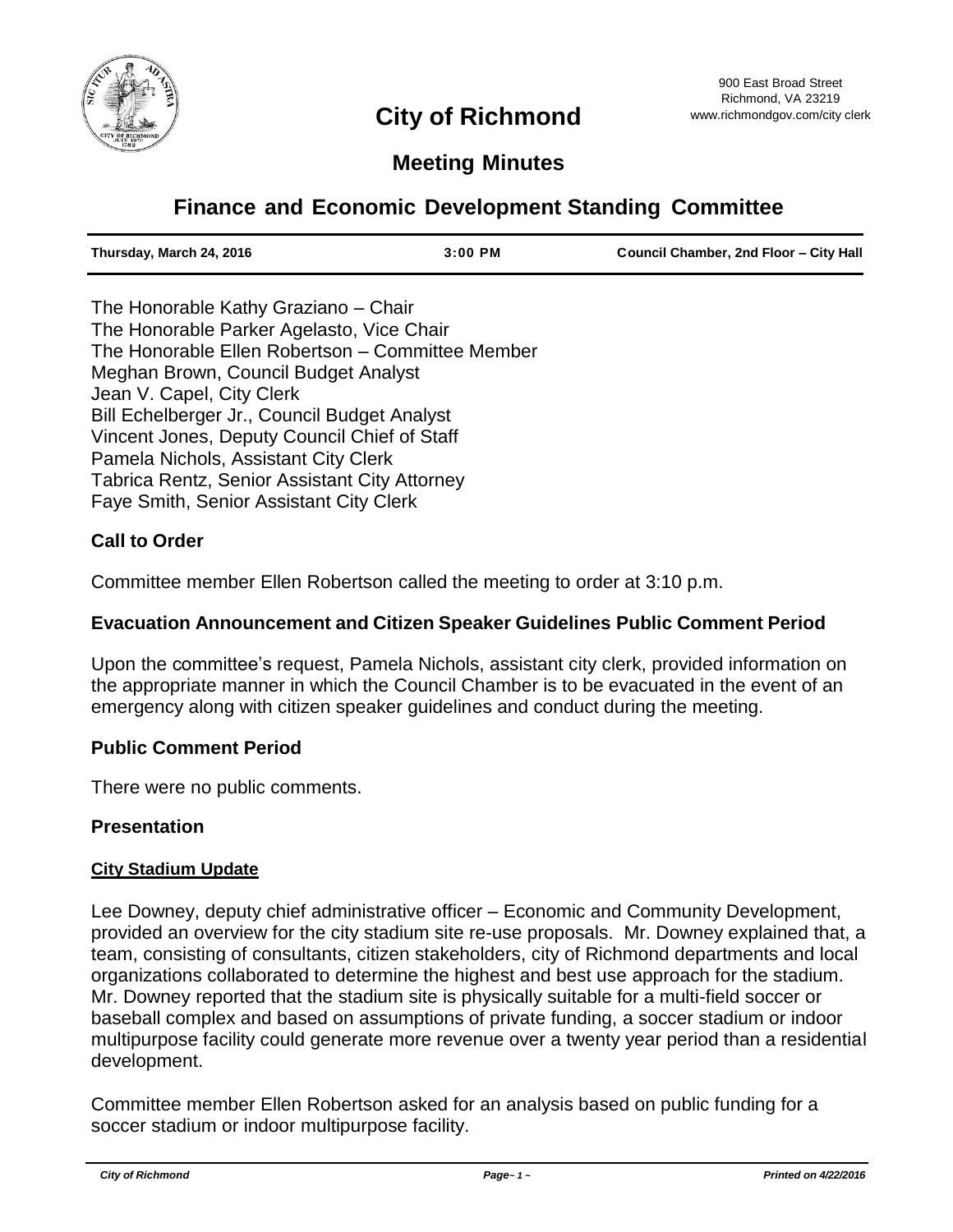# **Board Vacancies**

There were no board vacancies.

# **Approval of Minutes**

The minutes of February 18, 2016 were approved – Motioned by Vice Chair Parker Agelasto, and seconded – 2/0/1 (Abstention, Agelasto).

**Committee member Ellen Robertson moved to continue the following papers to the April 21st Finance and Economic Development Standing Committee meeting, which was seconded and approved ~ Vote 3/0.**

- ORD. 2014-217 To amend ch. 18 of the City Code by adding therein a new art. XII, consisting of new sections 18-626, 18-627, 18-636, 18-646 and 18-647, concerning tourism zones, for the purpose of establishing a Downtown Tourism Zone pursuant to Va. Code § 58.1-3851. **Patron**: Vice President Robertson
- ORD. 2016-091 To amend and reordain City Code § 2-301, concerning certain definitions applicable to City Code §§ 2-301—2-304, for the purpose of modifying the definition of "economic development project" to include public investment. **Patron**: Ms. Robertson

**Vice Chair Parker Agelasto moved to forward the following paper to Council with recommendation to approve with amendment, which was seconded and approved ~ Vote 3/0.**

RES. 2016-R020 - To request the Chief Administrative Officer to develop a loan program for clean energy projects for the purpose of creating a financing tool for property owners to invest in clean energy projects. Patron: Mr. Agelasto

*Vice Chair Parker Agelasto introduced RES. 2016-R020.*

*Deputy Chief Administrative Officer of Operations, John Buturla, stated that a PACE*  Loan Program is a good program; however, timing and the ability to execute the *program are major concerns. Mr. Buturla stated that city administration would like the opportunity to monitor results from the city of Arlington before committing to the program.*

*Alicia Zatcoff, sustainability manager – Office of Sustainability, stated that the preferred approach for the program is a statewide program; however, resources and funding are not available on a state or local level. Ms. Zatcoff stated that the city of Arlington anticipates launching its program by the end of this year and suggested for the city to delay a decision regarding the PACE program until more information is collected based on the city of Arlington.*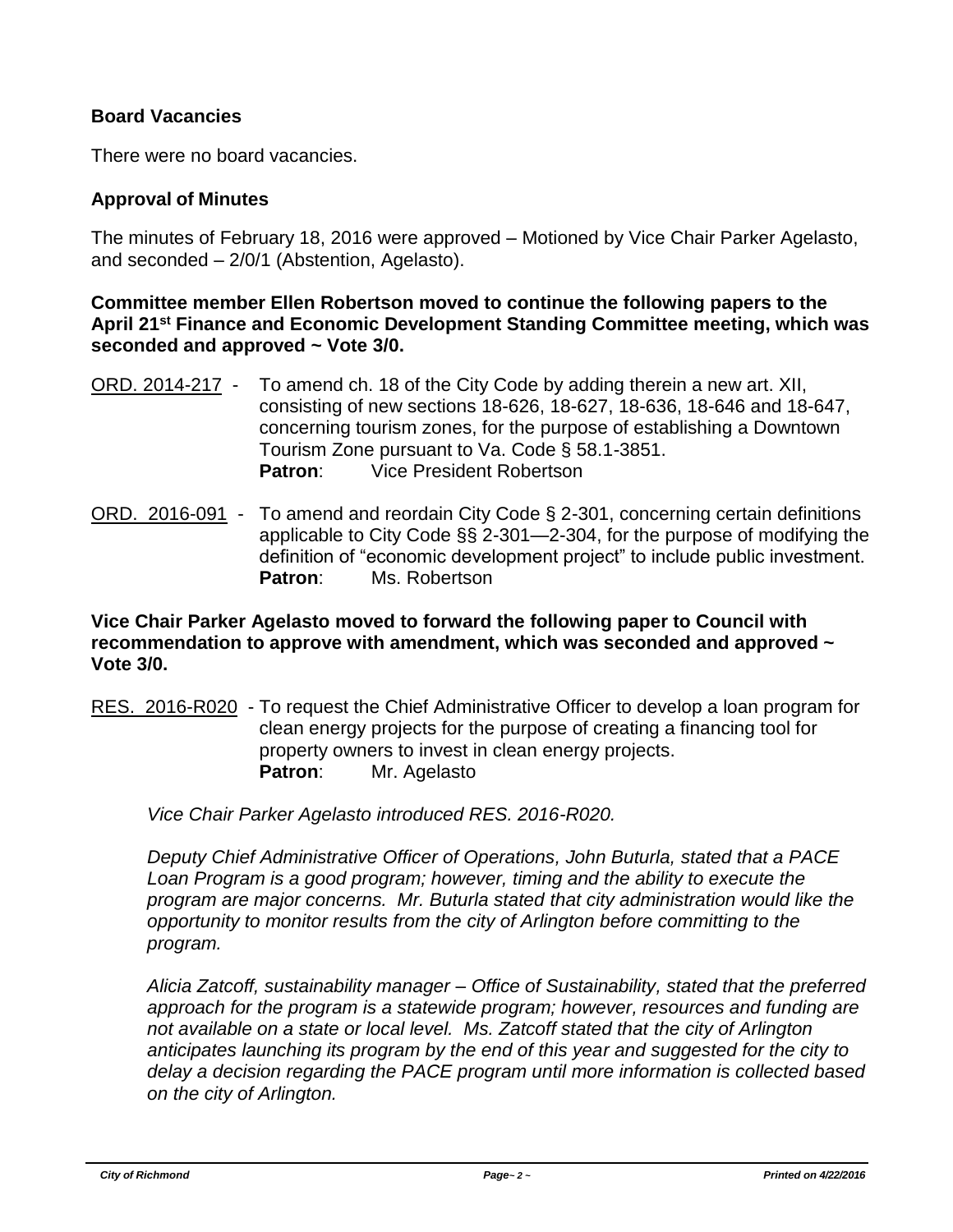# **Support**

*Bob Adams, executive director of Housing Virginia,* spoke in support of the proposed legislation stating that the program will be a tremendous savings for affordable housing rental properties.

**Preston Bryant** spoke in support of the proposed legislation urging the city to progressively move forward with the PACE program. Mr. Bryant stated that the purpose of the program is to breathe new life for commercial properties.

*Chelsea Harnish,* executive director of Virginia Energy Efficiency Council, spoke in support of the proposed legislation stating that, currently, there are no plans to develop a statewide PACE program; however, she hopes the city will support the implementation of the program.

**Jeff Nicholson,** Sigora Solar, spoke in support of the proposed legislation urging the city to be aggressive in implementing the program and stated that a large number of commercial companies are interested in partnering with the city to implement the PACE program.

*Chair Kathy Graziano asked Vice Chair Agelasto to consider continuing the proposed legislation to allow time for the city to evaluate the city of Arlington's implementation of the program.*

*Committee member Ellen Robertson stated that she supports legislation indicating the city's support for clean energy and would support a request for city administration to prepare a proposal, based on the city of Arlington's implementation of the program, to be presented to the committee at the end of the year.*

*Vice Chair Agelasto offered an amendment to the proposed legislation and suggested, that perhaps, the Green City Commission could provide its expertise on the program.*

*Vice Chair Parker Agelasto exited the meeting.*

#### **Committee member Ellen Robertson moved to forward the following papers to Council with recommendation to approve, which was seconded and approved ~ Vote 2/0.**

- ORD. 2016-085 To authorize the Chief Administrative Officer, for and on behalf of the City of Richmond, to execute the fourth Citywide Revolving Loan Fund Program Cooperation Agreement between the City of Richmond and the Economic Development Authority of the City of Richmond for the purpose of administering the Citywide Revolving Loan Program. **Patron**: Mayor Jones
- ORD. 2016-086 To authorize the Chief Administrative Officer, for and on behalf of the City of Richmond, to execute the fourth Economic Development Revolving Loan Fund – Tranche I Cooperation Agreement between the City of Richmond and the Economic Development Authority of the City of Richmond for the purpose of continuing the Economic Development Revolving Loan Fund Program. **Patron**: Mayor Jones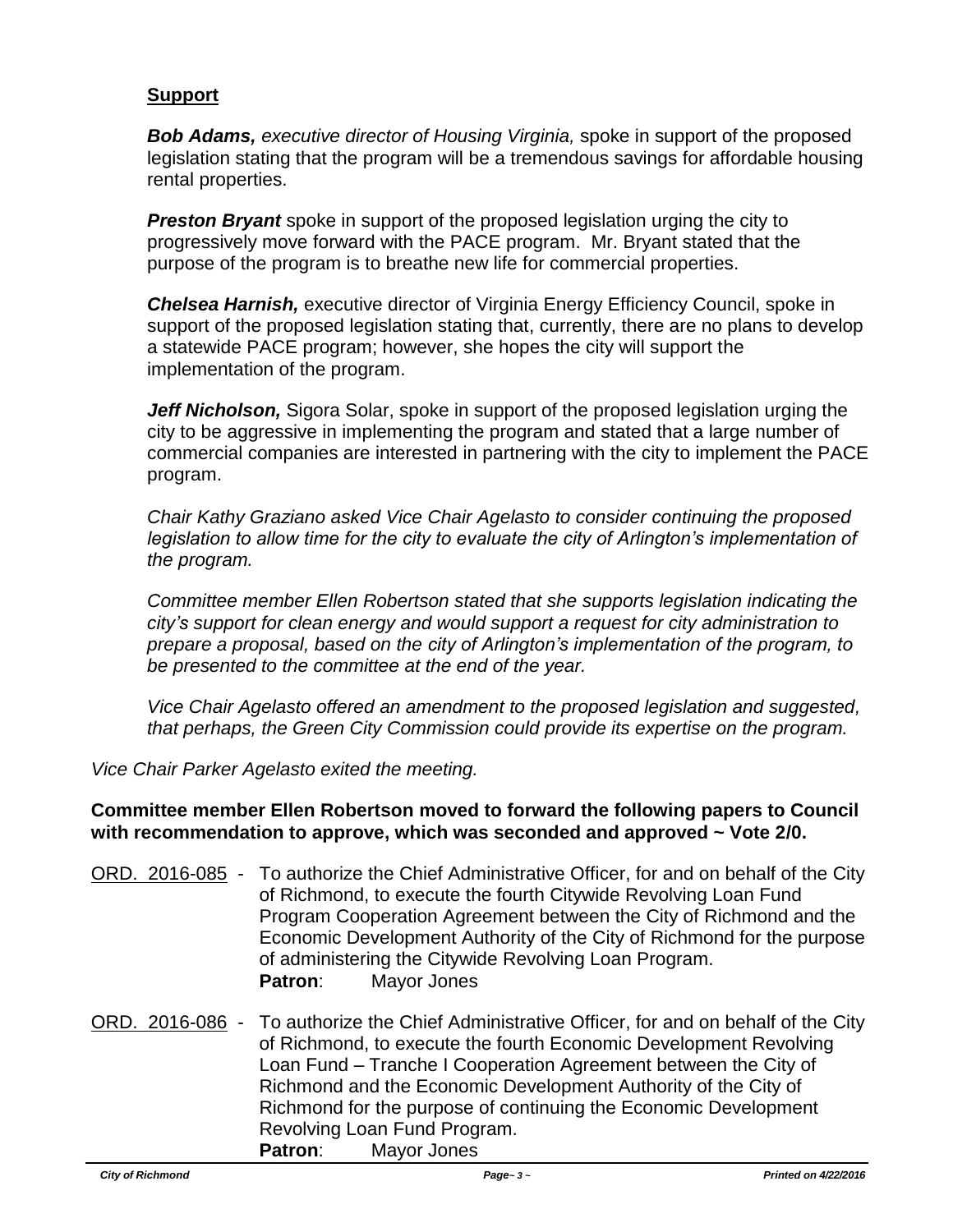- ORD. 2016-087 To authorize the Chief Administrative Officer, on behalf of the City of Richmond, to execute the third Economic Development & Housing Revolving Loan Fund – Tranche 2 Cooperation Agreement between the City of Richmond, Virginia and the Economic Development Authority of the City of Richmond, Virginia for the purpose of continuing the Economic Development and Housing Revolving Loan Fund Program. **Patron**: Mayor Jones
- ORD. 2016-088 To authorize the Chief Administrative Officer, for and on behalf of the City of Richmond, to enter into the Contractor Assistance Program Fourth Cooperation Agreement between the City of Richmond and the Economic Development Authority of the City of Richmond for the purpose of providing for the Authority to serve as the administrative agent of loans made through the Contractor Assistance Loan Program. **Patron**: Mayor Jones
- ORD. 2016-089 To authorize the Chief Administrative Officer, for and on behalf of the City of Richmond, to submit an amended application to the U. S. Department of Housing and Urban Development to expand the uses of the Economic Development Revolving Loan Fund capitalized with\$9,875,000 in Section 108 Loan Funds to include development and rehabilitation of affordable housing, business retention and expansion, economic development initiatives in enterprise zones, promoting job creation, and facilitating business creation and expansion. **Patron**: Mayor Jones

*Ron Johnson, chief credit and strategies officer – Economic and Community Development, introduced ORD. 2016-085, ORD. 2016-086, ORD. 2016-087, ORD. 2016-088 and ORD. 2016-89.*

# **Committee member Ellen Robertson moved to forward the following paper to Council with recommendation to approve, which was seconded and approved ~ Vote 2/0.**

ORD. 2016-036 - To amend Ord. No. 2015-73-84, adopted May 15, 2015, which adopted a General Fund Budget for Fiscal Year 2015-2016 and made appropriations pursuant thereto, to transfer funds in the amount of \$223,329.00 from the Debt Service agency and to appropriate the transferred funds to the Office of the City Auditor agency for the purpose of providing funds for the performance of auditing services by an external auditor and by internal auditors within the Office of the City Auditor. **Patron**: Mayor Jones

*Jim Duval, interim finance director, introduced ORD. 2016-036.*

**Committee member Ellen Robertson moved to forward the following paper to Council with recommendation to approve, which was seconded and approved ~ Vote 2/0.**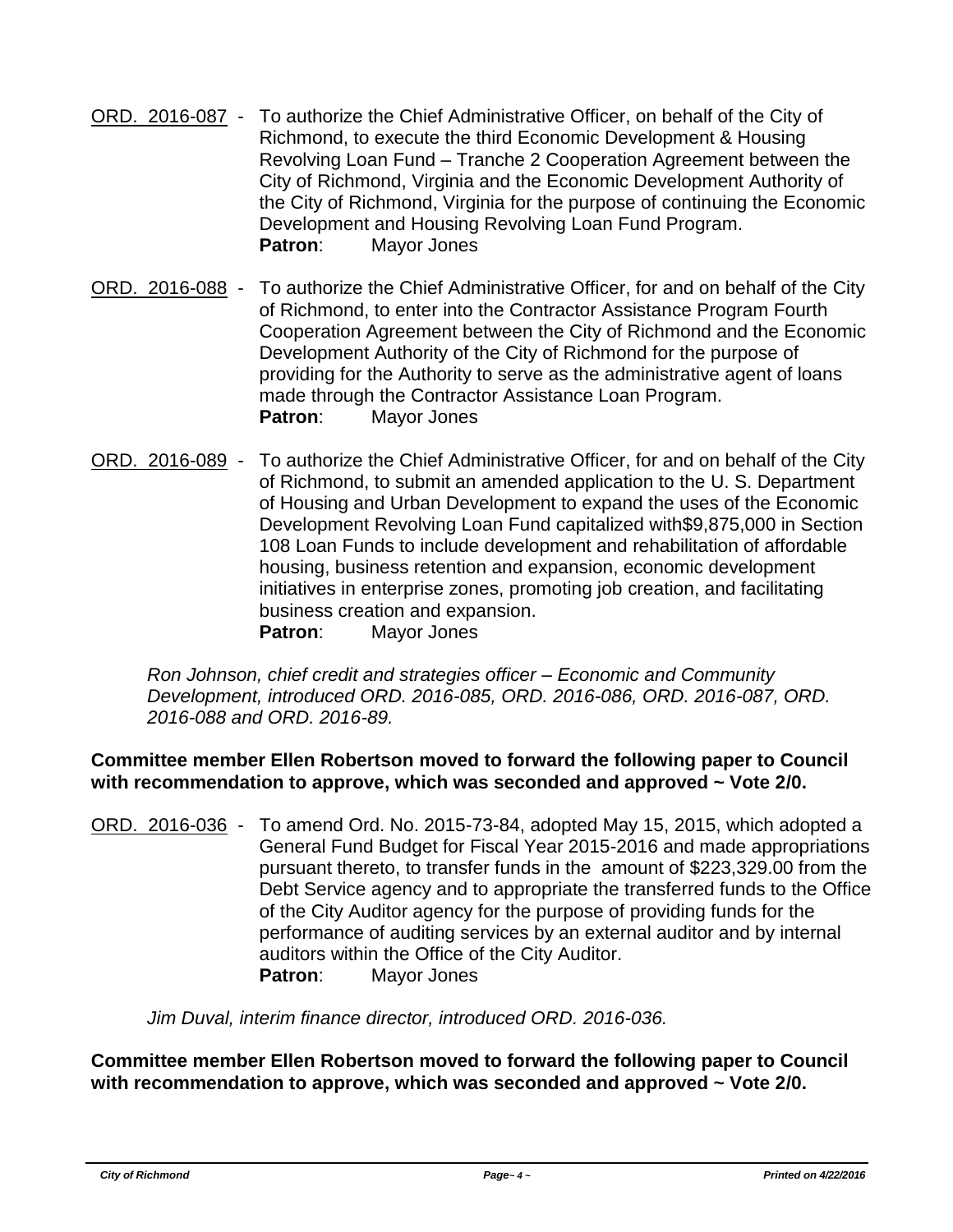ORD. 2016-037 - To authorize the Chief Administrative Officer, for and on behalf of the City of Richmond, to execute a Parking Lease between the City of Richmond, as Lessor, and 312 East Broad Street LP, as Lessee, for the purpose of leasing to 312 East Broad Street LP seven parking spaces in a portion of the City-owned parking facility located at 401 East Broad Street. **Patron**: Mayor Jones

*Lynne Lancaster, interim deputy director – Department of Public Works, introduced ORD. 2016-037.*

# **Support**

*Preston Lloyd,* speaking on behalf of the business owner, spoke in support of the proposed legislation.

### **Committee member Ellen Robertson moved to forward the following paper to Council with recommendation to approve, which was seconded and approved ~ Vote 2/0.**

ORD. 2016-038 - To require the Chief Administrative Officer to cause the preparation of a written economic development plan that identifies potential adverse impacts of the construction of the Broad Street Bus Rapid Transit project and programs that the Chief Administrative Officer proposes to mitigate these potential adverse impacts and to submit such plan to the Council no later than the commencement of construction of that project. **Patron**: Mr. Samuels

*Amy Inman, senior administrator of multi-modal transportation – Economic and Community Development*, *on behalf of the city's administration, expressed support of the proposed legislation.*

*Committee member Ellen Robertson and Chair Kathy Graziano asked to be added as co-patrons to the proposed legislation.*

# **Committee member Ellen Robertson moved to forward the following paper to Council with recommendation to approve, which was seconded and approved ~ Vote 2/0.**

ORD. 2016-084 - To authorize the Chief Administrative Officer, for and on behalf of the City of Richmond, to execute a Project Agreement for Use of Commonwealth Transportation Funds – Fiscal Year 2016 between the City of Richmond and the Virginia Department of Rail and Public Transportation for the purpose of receiving a grant of \$2,000,000 to fund Phase 3 improvements to Main Street Station. **Patron**: Mayor Jones

*Amy Inman, senior administrator of multi-modal transportation – Economic and Community Development*, *introduced ORD. 2016-084.*

**Committee member Ellen Robertson moved to forward the following paper to Council with recommendation to approve, which was seconded and approved ~ Vote 2/0.**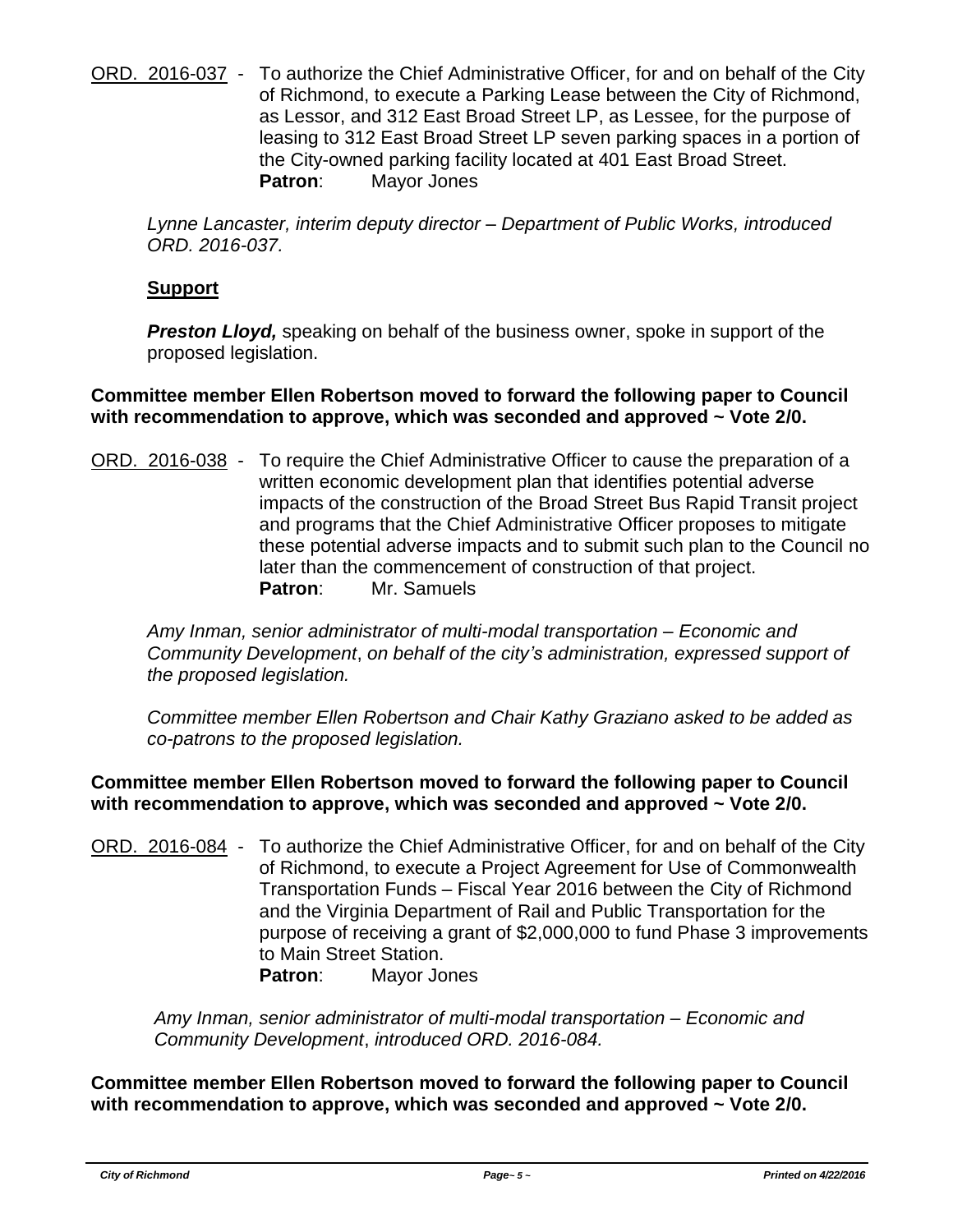ORD. 2016-090 - To amend and reordain City Code § 2-298, concerning the functions of the Department of Economic and Community Development, and to amend ch. 2 of the City Code by adding therein a new art. VIII, concerning development planning, consisting of div. 1 (§§ 2-1371—2-1374), concerning general matters, and div. 2 (§§ 2-1391—2-1393), concerning the planning process, for the purpose of requiring a comprehensive economic development plan, an economic development implementation strategy, and a process for including economic growth areas in the City's master plan.

**Patron**: Mayor Jones

*Committee member Ellen Robertson introduced ORD. 2016-090*.

*Chair Kathy Graziano asked to be added as co-patron to the proposed legislation.* 

*Lee Downey, deputy chief administrative officer – Economic and Community Development, on behalf of city administration, expressed support of the proposed legislation.*

#### **Support**

*Andy Clark*, Home Building Association of Richmond, spoke in support of the proposed legislation.

**Committee member Ellen Robertson moved to forward the following paper to Council with recommendation to strike, which was seconded and approved ~ Vote 2/0.**

ORD. 2016-092 - To amend City Code § 12-32, concerning the disposition of funds from the sale of real estate and certain insurance proceeds, for the purpose of providing that real estate tax revenues from former school properties that the City has sold be set aside for the operations of the School Board of the City of Richmond.

**Patrons**: Mr. Agelasto and Mr. Baliles

*Lee Downey, deputy chief administrative officer – Economic and Community Development*, *expressed concern regarding the deviation of real estate tax base from the general fund and stated that city administration does not support the proposed legislation.*

*Chair Kathy Graziano and committee member Ellen Robertson expressed concern about the impact the proposed legislation will have on the city's general budget and the future assessment of former school properties.*

*Jim Duval, investment & debt portfolio management – Finance, stated that the proposed legislation could create an adverse impact to the city's general funds.*

**Committee member Ellen Robertson moved to forward the following paper to Council with recommendation to approve, which was seconded and approved ~ Vote 2/0.**